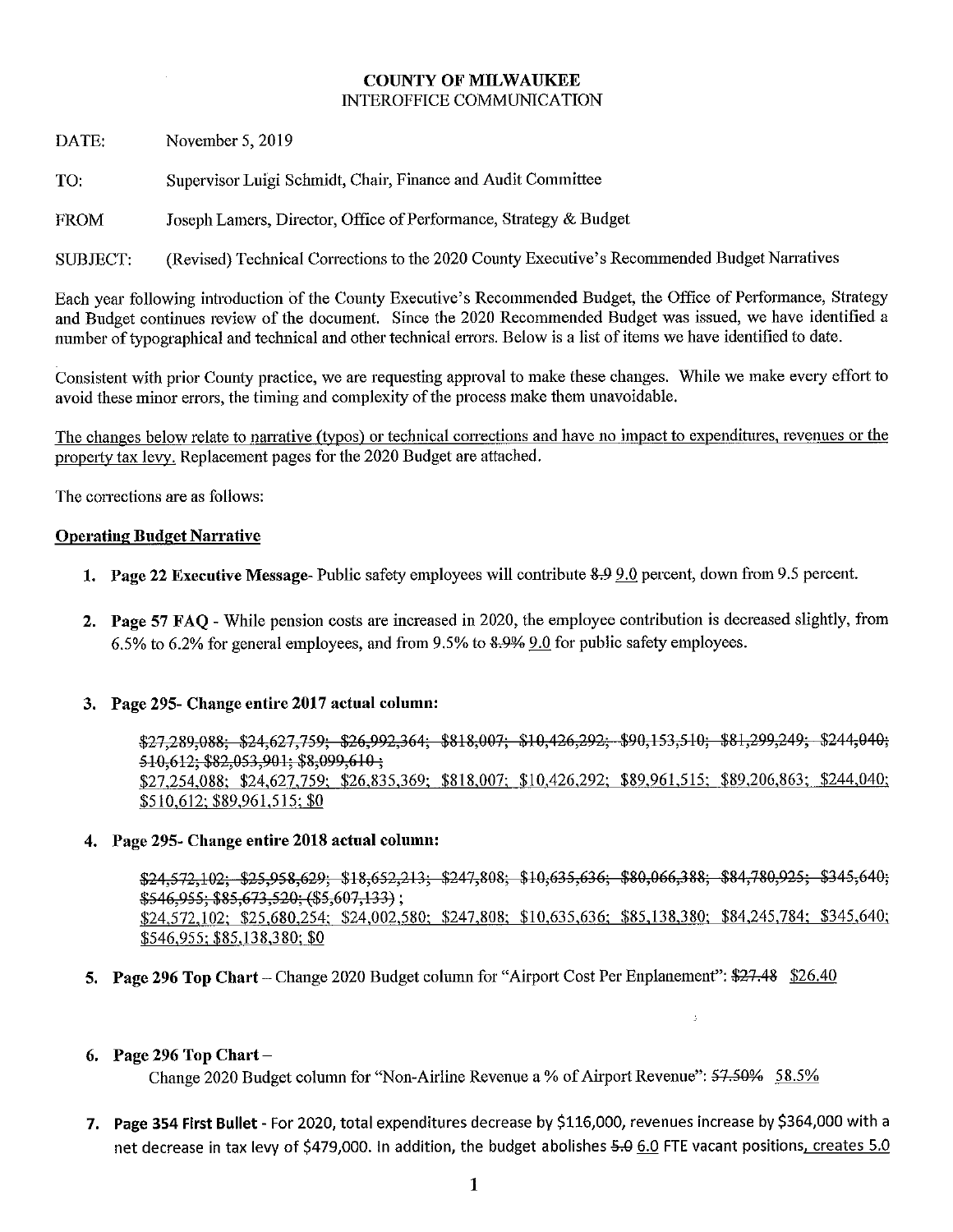FTE new positions, and increases vacancy and turnover by 3.4 FTEs for a net reduction in position authority of 8.4 1.6 FTEs.

- 8. Page 354 Second Bullet First Sentence Overall, operational costs within the DHHS Budget decrease by a net \$1.1 million \$951,000.
- 9. Page 354 Second Bullet Fourth Sentence In addition, contractual services charges decrease by a net \$800,000 \$651,000 to reflect the reduction or elimination of underutilized contracts in DYFS and the Disabilities Services Division as well as the end of a federal grant in the Housing Division.
- 10. Page 370 delete paragraph: Additionally, this budget includes a \$150,000 reduction of seasonal labor throughout the system. Potential impacts include: longer intervals between regular turf maintenance and garbage collection, reduction of picnic area sites, reduction of pavilion rentals and resulting loss of revenue, etc.

\*Note: Parks seasonal funding described on page 370 was restored in the Recommended Budget

11. Page 382 delete paragraph: Zoo admissions and parking fees will be approved by the County Board and fees will be published in the Adopted Budget each year in lieu of separate Ordinance action. Ordinance 47.32(b) will be updated to read "Any changes to admissions and parking fees at the Zoological Gardens shall be approve by the County Board, Current fees will be published in the adopted county budget each year.

\*Note: a separate report and resolution has been submitted regarding zoo admission fees

#### **Position CEX Comparison Funded**

1. Page 12 lines 619-624 Departmental Column: 5093 5090 Transport Services

#### **Position Summary - Salary**

- 1. Page 15 last 4 lines second column: DOT- Transport Services Highway
- 2. Page 16 first 15 lines second column: DOT- Transport Services Highway

Samers

Joseph *Lamers* Director, Office of Performance, Strategy, and Budget

cc Members of the County Board County Executive Chris Abele Ms. Kelly Bablitch Mr. Steve Cady Ms. Raisa Koltun Mr. Teig Whaley-Smith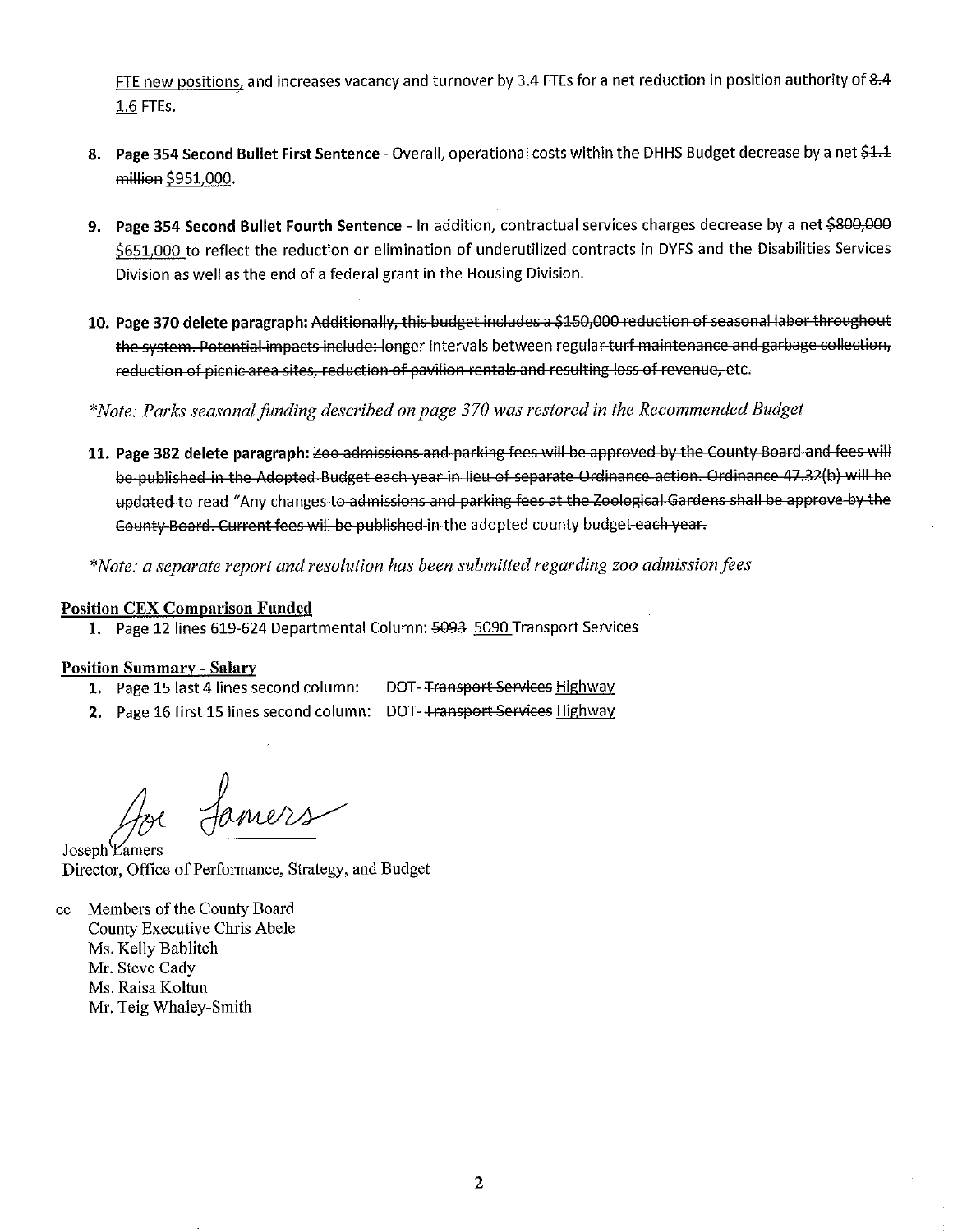of Zoos and Aquariums) for all animals that find a home here. The Zoological Society is an equal partner in this project.

Again in 2020, the outdoor dinosaur exhibit will run from Memorial Day through Labor Day and cost \$3 a person. Projections based on prior exhibits estimate an additional \$523,000 in revenue.

Zoo admissions rates will increase by 50 cents in June 2020 when the new Hippo exhibit opens. The rate increase is projected to increase revenue by more than \$300,000 including an increase from the Zoological Society membership revenue split. Zoo admissions and parking fees must be approved by the County Board.

This year, the Milwaukee County Zoo, Zoological Society and KultureCity, a non-profit specializing in inclusion, will partner to bring a new exhibit focused on guests with sensory processing needs. Zoo staff will receive professional training and materials needed to better accommodate visitors with autism, early onset dementia, PTSD and other sensory needs.

## **Providing Great Public Service**

Our employees are our greatest asset at Milwaukee County, and the 2020 Recommended Budget continues to invest in our proud public servants. Targeted investments will be made in areas of the workforce where wages are significantly below market rate in order to improve retention, boost morale, and make Milwaukee County the number one employer of choice. Last year corrections officers saw a targeted midyear wage increase of 6.5% in order to address salary inequities in this position. In 2020, more than 85 trade professionals across Milwaukee County will see targeted pay equity adjustments at midyear to bring wages closer to market standards. Our pipe fitters, carpenters, electricians and many others in the skilled trades are essential to

Milwaukee County's operations.

Countywide, an additional \$400,000 will be invested in the fourth quarter to support pay equity issues within departments. Most employees will receive a 1 percent wage increase midyear, and there will be no changes to health care premiums. Due to legally updated calculations, which are impacted by investment returns and other factors, employees will contribute slightly less to the pension this year. General employees will contribute 6.2 percent, down from 6.5 percent. Public safety employees will contribute 9.0 percent, down from 9.5 percent.

Employees in the Criminal Justice Facility, Children's Courts and Safety Building will see their phone and voicemail systems replaced. This will also include integration of the 911 system. In efforts to promote stronger cybersecurity, in 2020 all computers will be upgraded to Windows 10 and many employees will receive replacements for outdated laptop and desktop computers. Additionally, \$2 million will be invested in Enterprise Resource Planning system development in order to integrate the County's human resources, payroll and financial functions into one, smoothrunning system.

## **Looking Ahead to 2020**

The 2020 budget proposal is balanced, with continued investments in children and families, public safety, public transportation, neighborhood services, and the County's workforce. This budget proposal reinforces Milwaukee County's position as the economic engine of the state with a growing business sector and vibrant communities. However, the budget is a temporary fix. The impact of the looming fiscal crisis is becoming more visible every day. However, when Milwaukee County residents have the opportunity to invest in our own future, the outlook ahead is brighter.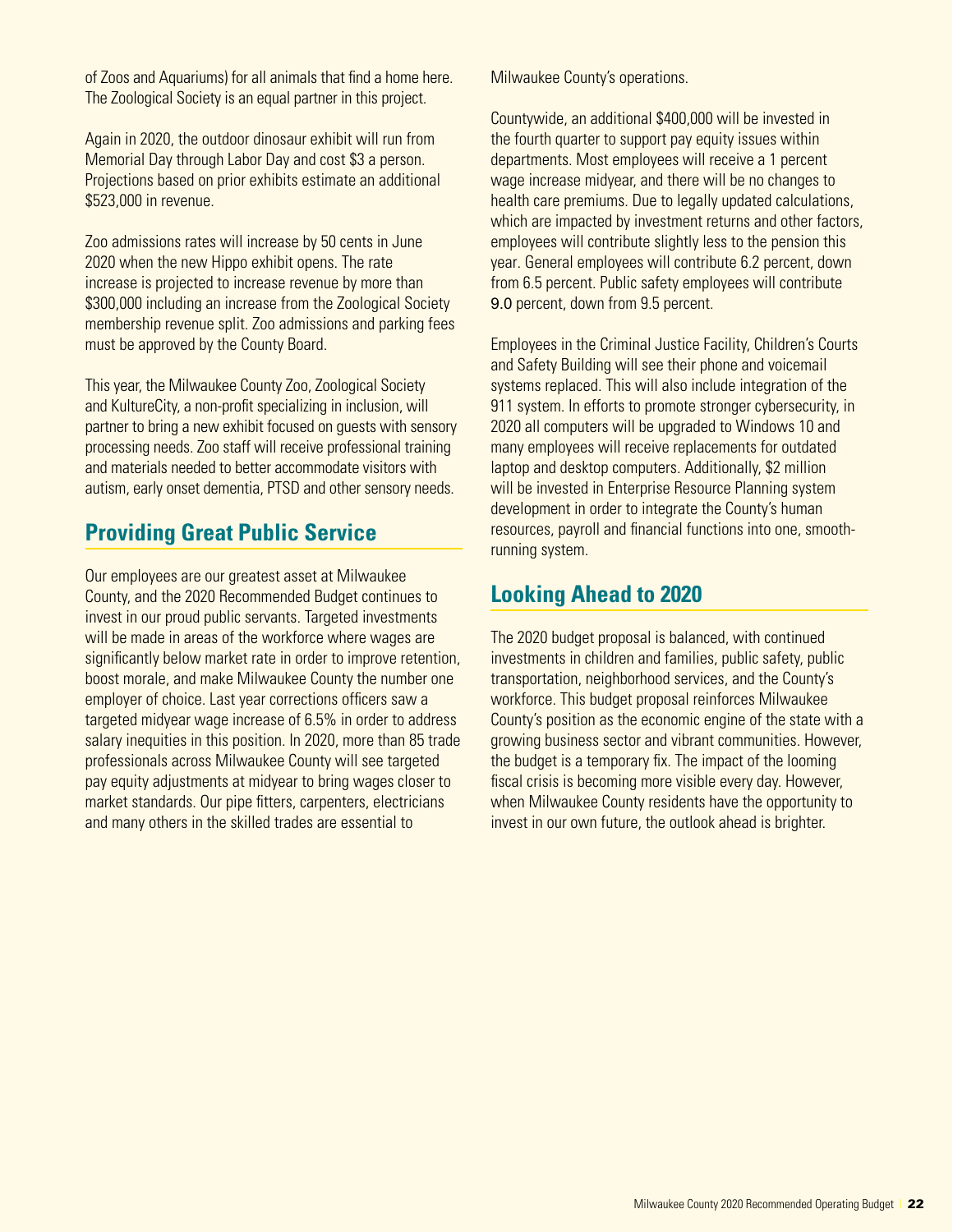*Milwaukee County's structural budget deficit exists because ongoing costs continue to grow faster than revenues.*

## **2020 Budget FAQs**

 $\mathop{\text{A}}_{\text{A}}$ budgetary best-practice recommended by the Government Finance Officers Association (GFOA) is to provide a list of the questions that might be most frequently asked about this year's budget. This is the familiar term FAQs. Some of the most pertinent questions related to the budget are as follows:

### **How much would this budget raise my property taxes?**

The change in individual property tax bills is subject to a number of factors, including changes across the county in equalized values, and tax levy changes made by local governments, the State of Wisconsin, and other taxing districts.

Based on 2018 Department of Revenue data, the cost to operate county government makes up approximately 17.4% of the total (approximately \$1,701,196,025 in 2018) property taxes levied in Milwaukee County, so other units of government and taxing districts (school districts, technical colleges, municipal, special tax districts etc.) combined have a significant impact on your individual property tax bill. The 2020 county budget property tax levy increases by about 2.5% or \$7.4 million over the 2019 level of \$294.4 million. The \$7.4 million increase is broken down in the following way:

- \$3 million for net new construction.
- \$2.9 million for the statutorily allowed "carry forward" provision (two-thirds County Board approval needed).
- The remainder of \$1.5 million consists of allowable increases of Debt Service, EMS, and other provisions allowed by state statute.

This means that individual tax payers may see a change

in Milwaukee County's share of taxes on their bills due to a combination of changes in equalized value across the County and in the total amount of tax levied. The countywide increase in equalized property value was 4.8%. Of that, 1.3% was the result of new construction. Since the percentage increase in equalized value exceeds the percentage increase in County property tax, the County tax rate will slightly decline.

### **What are the key assumptions contributing to the County's structural budget deficit?**

Milwaukee County's structural budget deficit exists because ongoing costs to continue grow faster than revenues. The Comptroller's Five-Year Financial Forecast concludes that, on average, revenues will grow by just 1% while expenditures will grow by 2.4%. Limited revenue growth is caused by state caps on local tax collections (property tax and sales tax), combined with steady or declining state and federal revenue. Average expenditure growth of 2.4% represents approximately the cost to continue at the current level of operations. Historically, pension and healthcare costs have increased at a rate which exceeds inflation, and these fringe benefit expenses have a significant impact on the structural deficit.

## **Why is the pension contribution increasing?**

Pension costs are increasing by \$4.7 million in 2020. The cost increase is largely due to a change in the assumed rate of investment return within the pension fund, from 7.75% to 7.5%. While pension costs are increased in 2020, the employee contribution is decreased slightly, from 6.5% to 6.2% for general employees, and from 9.5% to 9.0% for public safety employees.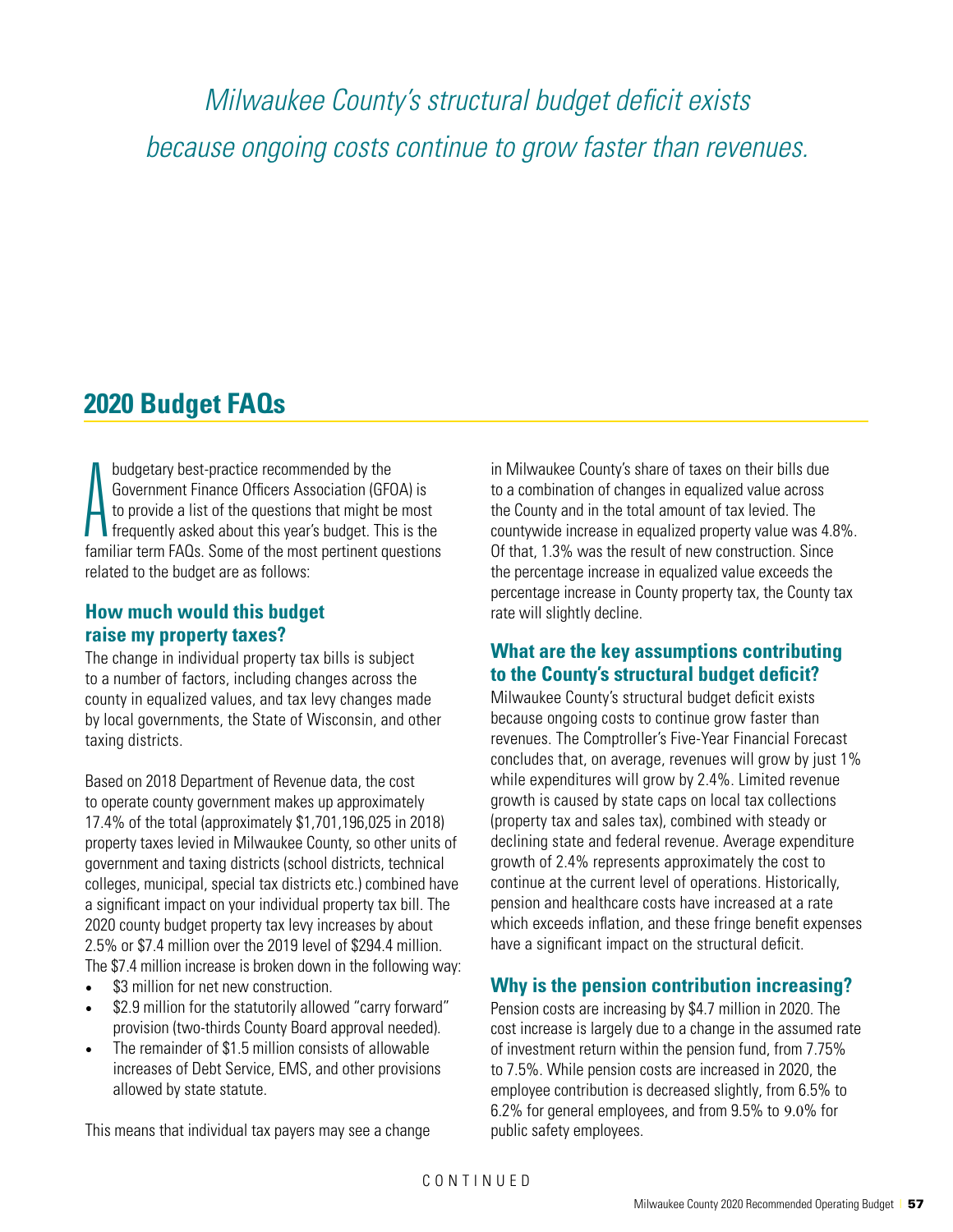#### FUND: Enterprise – 0076 **Budget Summary BUDGET SUMMARY**

|                           | 2017 Actual                  | 2018 Actual  | 2019 Budget                  | 2020 Budget  | 2020/2019    |  |  |  |  |  |
|---------------------------|------------------------------|--------------|------------------------------|--------------|--------------|--|--|--|--|--|
|                           |                              |              |                              |              | Variance     |  |  |  |  |  |
| <b>Expenditures</b>       |                              |              |                              |              |              |  |  |  |  |  |
| <b>Personnel Costs</b>    | \$27,254,088                 | \$24,572,102 | \$29,161,114                 | \$28,661,472 | (\$499, 642) |  |  |  |  |  |
| <b>Operation Costs</b>    | \$24,627,759                 | \$25,680,254 | \$30,647,444                 | \$29,984,491 | (\$662,953)  |  |  |  |  |  |
| Debt & Depreciation       | \$26,835,365                 | \$24,002,580 | \$24,314,785                 | \$23,812,132 | (\$502, 653) |  |  |  |  |  |
| Capital Outlay            | \$818,007                    | \$247,808    | \$585,000                    | \$480,000    | (\$105,000)  |  |  |  |  |  |
| Interdept. Charges        | \$10,426,292                 | \$10,635,636 | \$11,732,868                 | \$14,723,679 | \$2,990,811  |  |  |  |  |  |
| <b>Total Expenditures</b> | \$89,961,515                 | \$85,138,380 | \$96,441,211                 | \$97,662,174 | \$1,220,963  |  |  |  |  |  |
|                           |                              |              |                              |              |              |  |  |  |  |  |
|                           |                              |              | <b>Revenues</b>              |              |              |  |  |  |  |  |
| Direct Revenue            | \$89,206,863                 | \$84,245,784 | \$95,838,036<br>\$97,178,234 |              | \$1,340,198  |  |  |  |  |  |
| Intergov Revenue          | \$244,040                    | \$345,640    | \$180,000                    | \$240,000    | \$60,000     |  |  |  |  |  |
| <b>Indirect Revenue</b>   | \$510,612                    | \$546,955    | \$423,175                    | \$243,940    | (\$179,235)  |  |  |  |  |  |
| <b>Total Revenues</b>     | \$89,961,515<br>\$85,138,380 |              | \$96,441,211                 | \$97,662,174 | \$1,220,963  |  |  |  |  |  |
|                           |                              |              |                              |              |              |  |  |  |  |  |
| Tax Levy                  | \$0                          | \$0          | \$0                          | \$0          | \$0          |  |  |  |  |  |
|                           |                              |              |                              |              |              |  |  |  |  |  |
|                           |                              |              | Personnel                    |              |              |  |  |  |  |  |
| <b>Full-Time Pos.</b>     | 278.5                        |              | 278.3                        | 269.4        | (8.9)        |  |  |  |  |  |
| $($ FTE $)$               |                              | 284.4        |                              |              |              |  |  |  |  |  |
| Seas/Hourly/Pool<br>Pos.  | 5.7                          | 5.7          | 9.2                          | 9.2          | $\mathbf{0}$ |  |  |  |  |  |
| Overtime \$               | \$966,902                    | \$1,340,018  | \$1,045,308                  | \$1,411,512  | \$366,204    |  |  |  |  |  |

*NOTE: Actual revenues have been restated to remove the year-end entries made by the Comptroller's Office for the annual CAFR.*

**Department Mission:** The Airport Division will plan, enhance, operate and maintain efficient, cost-effective air transportation facilities that meet the current and future needs of the region, airlines and tenants while remaining responsive to the concerns of the Airport's neighboring residents.

**Department Description:** The Airport Division provides the administration and manages all activities necessary for the efficient day-to-day operation of MKE Mitchell and Lawrence J. Timmerman Field (LJT or Timmerman). Airport operations are divided into the following strategic program areas: GMIA, MKE Regional Business Park, and LJT.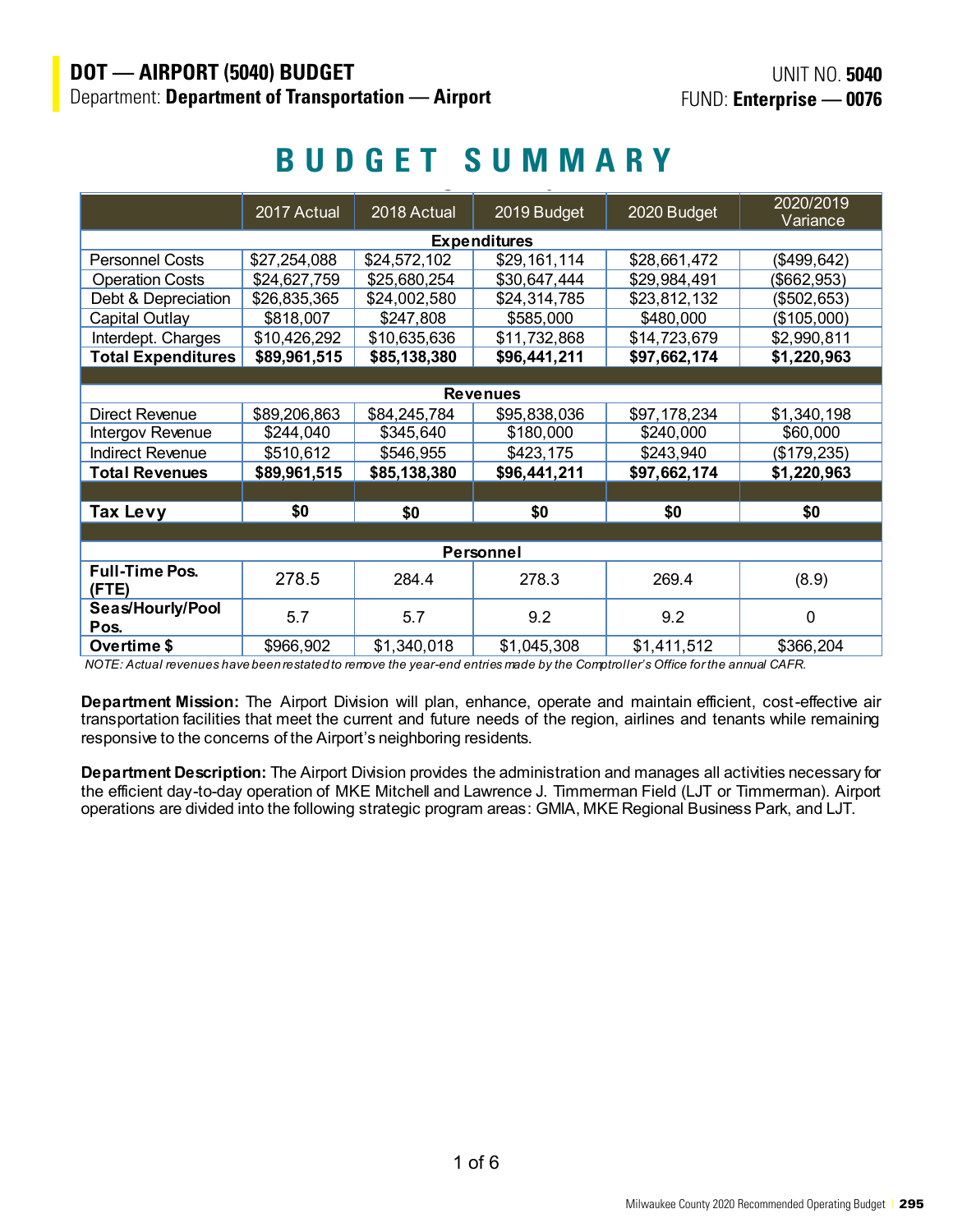#### $\overline{a}$ **DOT — AIRPORT (5040) BUDGET**

### **Strategic Program Area 1: General Mitchell International Airport**

#### **Service Provision: Discretionary**

#### **Strategic Outcome: Economic Opportunity**

| <b>What We Do: Activity</b>                                                 |           |           |           |           |  |  |  |  |  |  |
|-----------------------------------------------------------------------------|-----------|-----------|-----------|-----------|--|--|--|--|--|--|
| 2018 Actual<br>2019 Budget<br>2020 Budget<br>2017 Actual<br><b>Activity</b> |           |           |           |           |  |  |  |  |  |  |
| <b>Airport Cost Per</b><br><b>Enplanement</b>                               | \$24.54   | \$23.99   | \$27.42   | \$26.40   |  |  |  |  |  |  |
| Enplanements <sup>1</sup>                                                   | 3,452,544 | 3,548,817 | 3,627,329 | 3,620,148 |  |  |  |  |  |  |
| <b>Total Passengers</b>                                                     | 6,904,670 | 7,096,714 | 7,254,658 | 7,240,296 |  |  |  |  |  |  |
| <b>Landed Weight (total)</b><br>000 lb. unit                                | 4,639,744 | 4,692,523 | 4,733,033 | 4,739,596 |  |  |  |  |  |  |

 $^1$  Enplanement means "a person boarding in the United States in scheduled or nonscheduled commercial service on aircraft in intrastate, interstate, or foreign air transportation."

| How We Do It: Program Budget Summary                                                  |              |              |                 |              |             |  |  |  |  |  |
|---------------------------------------------------------------------------------------|--------------|--------------|-----------------|--------------|-------------|--|--|--|--|--|
| 2020/2019 Var<br>2019 Budget<br>2020 Budget<br>2018 Actual<br>2017 Actual<br>Category |              |              |                 |              |             |  |  |  |  |  |
| <b>Expenditures</b>                                                                   | \$88,194,619 | \$83,675,525 | \$94,505,054    | \$95,826,902 | \$1,321,848 |  |  |  |  |  |
| <b>Revenues</b>                                                                       | \$88,763,934 | \$84,290,312 | \$95,656,962    | \$96,489,611 | \$932,649   |  |  |  |  |  |
| Tax Levy*                                                                             | (\$569,315)  | (\$614,787)  | (\$1, 151, 908) | (\$662,709)  | \$389,199   |  |  |  |  |  |
| FTE.<br><b>Positions</b>                                                              | 280.6        | 280.6        | 284.2           | 275.2        | (8.9)       |  |  |  |  |  |

*\*Although tax levy is shown in this service area, no tax levy is actually received. This amount reflects the subsidy paid by airport users to operate the Lawrence J. Timmerman Airport and the MKE Business Park. Any surplus or deficit is settled annually with the airlines per the terms of the airline lease agreements resulting in an overall \$0 property tax levy for the County's Airport System.*

| <b>How Well We Do It: Performance Measures</b>   |             |             |             |             |  |  |  |  |
|--------------------------------------------------|-------------|-------------|-------------|-------------|--|--|--|--|
| <b>Performance Measure</b>                       | 2017 Actual | 2018 Actual | 2019 Budget | 2020 Budget |  |  |  |  |
| <b>Customer Satisfaction</b><br>Survey           | 4.16        | 4.29        | $N/A^*$     | 4.5         |  |  |  |  |
| Non-Airline Revenue as a<br>% of Airport Revenue | 69.1%       | 59.6%       | 61.5%       | 58.5%       |  |  |  |  |

*\*Airport Customer Satisfaction is measured by a third-party vendor. The Airport changed vendors, which resulted in a new measurement scale.*

#### **Major Changes in FY 2020:**

For 2020 major capital projects include:

- GMIA E Concourse Phase 2 Construction \$25,112,809
- GMIA Taxiway A Extension \$1,080,195\*
- GMIA Administrative Office Renovation \$2,099,281
- GMIA Parking Access and Revenue Control System Repl Addtl Approp \$1,054,350

\**Implementation in 2020 contingent upon receipt of federal and state grant funding*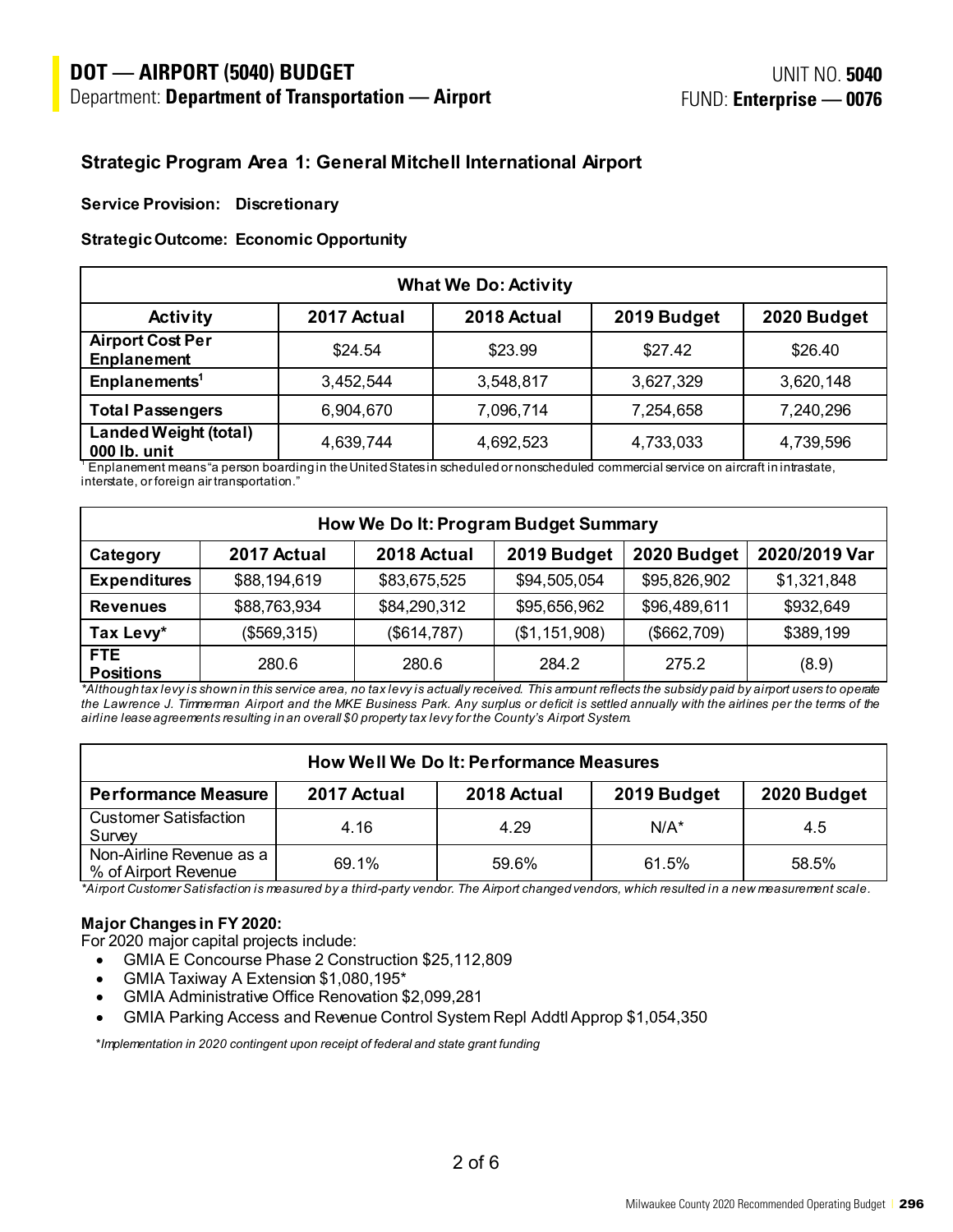- For 2020, total expenditures decrease by \$116,000, revenues increase by \$364,000 with a net decrease in tax levy of \$479,000. In addition, the budget abolishes 6.0 FTE vacant positions, creates 5.0 FTE new positions, and increases vacancy and turnover by 3.4 FTEs for a net reduction in position authority of 1.6 FTEs.
- Overall, operational costs within the DHHS Budget decrease by a net \$951,000. The major changes affecting this area include \$1.7 million in reduced expenditures for the Residential Care Center in the Division of Youth and Family Services (DYFS). These costs were previously budgeted in DYFS but are now in Wraparound and crosscharged back to DYFS to capture Medicaid revenue for youth enrolled in Wrap. In addition, contractual services charges decrease by a net \$651,000 to reflect the reduction or elimination of underutilized contracts in DYFS and the Disabilities Services Division as well as the end of a federal grant in the Housing Division. Offsetting the reductions described above, include increased costs of \$1.1 million for the Children's Long-Term Support (CLTS) Program, a new federal grant and service agreements with hospitals in the Housing Division and an increase in services/commodities totaling \$300,000.
- Net crosscharges and abatements increase by \$381,000 which is largely the result of the Wrap crosscharge as identified in the paragraph above.
- Total revenues increase by a net \$364,000. This mainly reflects \$1.4 million in anticipated State revenue within the CLTS Program and the Disability Resource Center and is offset by reductions of about \$300,000 in Youth Aids, \$500,000 in T-19 revenue in Housing and DYFS, and \$160,000 in Low Income Home Energy Assistance Program (LIHEAP) revenue.
- Combined Children's Services is created in 2020 as a first step toward the integration of children's programming. The vision of this division would be to ensure access to care by connecting children and their families to the full array of services available throughout DHHS.
- The Housing Division is partnering on two new housing pilots being launched within the department. The first initiative provides staff support to the Disability Services Division - Disability Resource Center to connect customers with housing resources in the community as well as Housing Navigation Services within the Behavioral Health Division's Wraparound Program.
- In 2018, the Wisconsin State Legislature adopted Act 185 which directs the closure of Lincoln Hills and Copper Lake youth correctional facilities by July 1, 2021 with counties assuming responsibility for operating Secured Residential Care Centers for Children and Youth (SRCCCYs). Though no funding allocation is provided in the 2020 Budget, considerable internal planning will continue throughout the year to advance a plan to renovate beds at Vel Phillips and potentially create new secure residential beds in the community.
- Based on the 2019 trend in the placements of youth to Lincoln Hills and Copper Lake, the budget assumes an Average Daily Population (ADP) of 50 which reflects a decrease of 19 compared to the 2019 Budget resulting in decreased expenses of about \$125,000.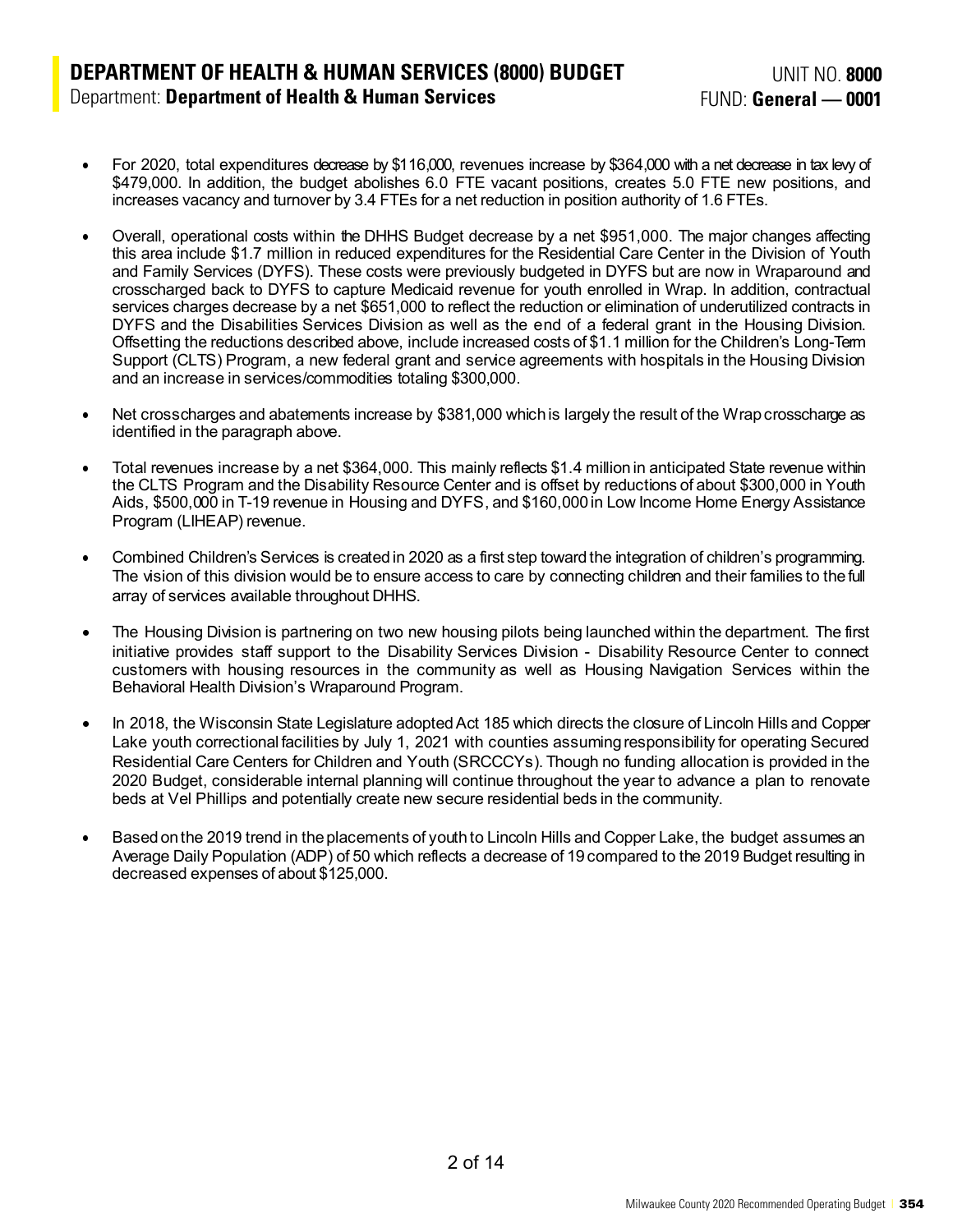# **MILWAUKEE COUNTY PARKS (9000) BUDGET UNIT NO. 9000<br>Persiment: Perks**

Department: **Parks**

Milwaukee County Parks is organized into three divisions: Administration & Planning, Operations & Trades, and Recreation & Business Services.

#### **Department Goals:**

- Provide a high level of service and quality in a fiscally challenging environment
- Ensure equitable access to recreational opportunities to our diverse user base
- Create a culture of engagement, empowerment, and collaboration among our workforce
- Expand communications to inform and engage our employees, stakeholders, and community
- Ensure the sustainability of the Parks system for future generations
- Strive to become a model park system

#### **Department Objectives:**

- Expand partnerships to respond to changing community needs and maintain a high level of service
- Pursue alternative funding mechanisms to expand Parks funding sources
- Utilize a racial equity lens to inform decision-making and priorities
- Expand Parks' user base to grow the next generation of park users
- Continue improving employee engagement efforts
- Improve Parks processes to standardize internal systems

#### **Department Technical Initiatives:**

- Support the implementation of CityWorks work order and asset management system
- Support the implementation of Parks and Recreation Management Software/Point of Sale (POS) System
- Support the implementation of County Enterprise Resource Planning (ERP) system

#### **Major Changes in FY 2020:**

In 2019, Parks was unable to hire enough lifeguards to sufficiently open all aquatic facilities. Due to a continued decline in attendance, lifeguard staffing limitations, financial constraints, and facility conditions, pool openings will again be limited in 2020. The 2020 budget includes a \$119,000 reduction for the Aquatic Division which will result in facility closures. Holler Park pool, which was closed at the beginning of the season due to insufficient lifeguards, and Grobschmidt Pool, which was closed because of a water main break midway through the summer, will both remain closed in 2020. Parks will strive to ensure a high level of service quality and access toaquatic recreation opportunities for the community throughout the system. The 2020 budget includes funding to increase lifeguard wages to make these positions more competitive and generate a higher number of recruits.

A \$228,892 reduction in commodities (ex. toilet paper, garbage bags, road salt, lumber, fertilizer, pool chemicals, seed, plants, hardware, fuel, tools, etc.) and services (building maintenance, pest control, garbage pick-up, utilities, contracted services, etc.) has been made to further minimize department expenditures. It should be noted that Parks' commodities and services have been reduced significantly over the past several years. This reduction makes it more difficult for staff to do their jobs, putting additional strain on the capacity and resources needed to deliver quality services to the community.

The budget allocates \$40,000 to the implementation of the Parks Uplift Workforce Development program. The purpose of this program is to help support diversity in the Parks workforce, increase access to Parks employment to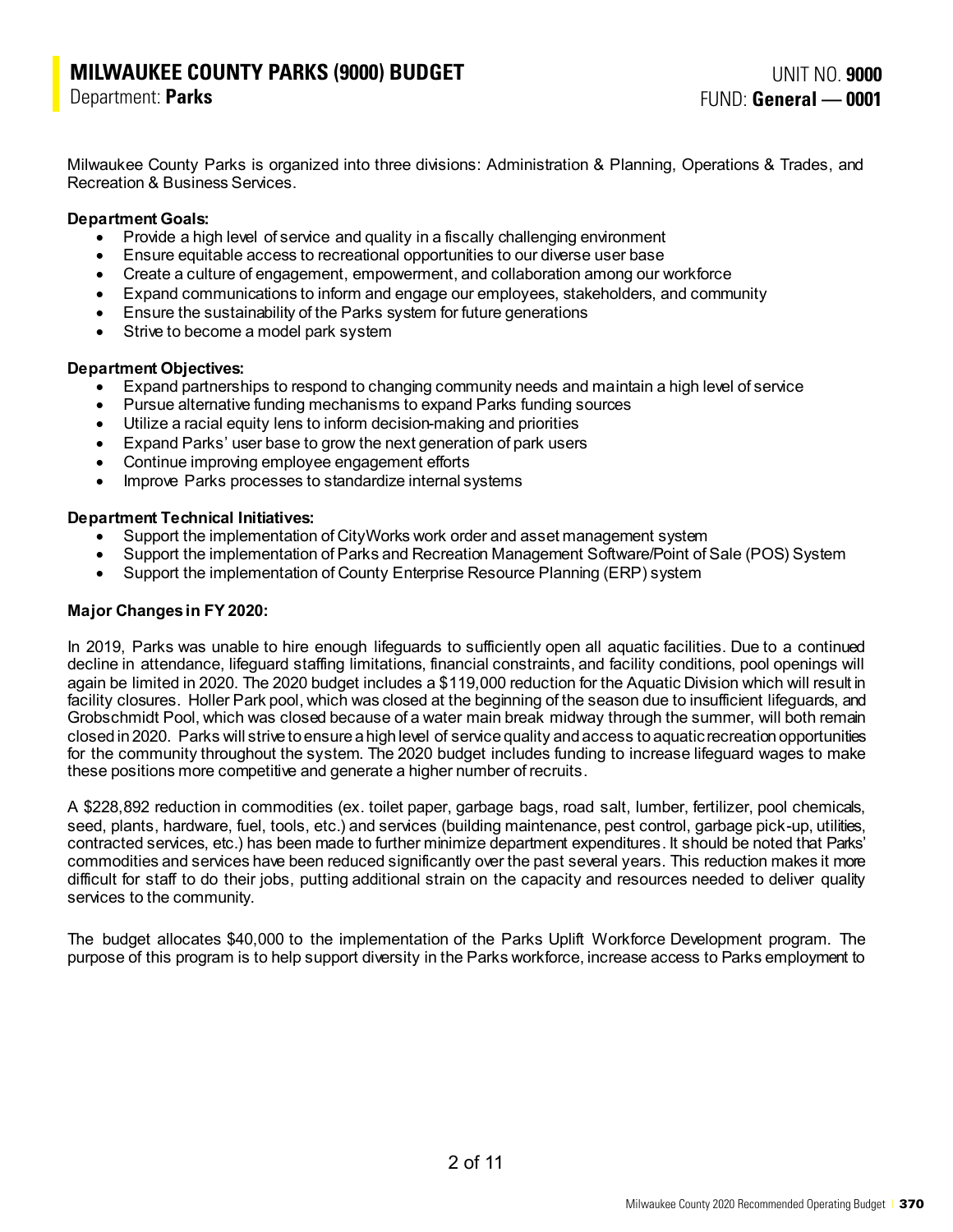longer needed, as the responsibilities of the position can be restructured to other Zoo staff positions for savings and consolidation of duties. These tasks are mainly related to contracts with Oceans Connections, seasonal exhibits provided by a general contractor, and efficiencies found within current positions. A portion of the savings will be used to reclassify existing positions to reflect increased duties that were previously performed by the Special Programs Coordinator.

- The 2020 Capital Budget includes \$902,100 for planning funds for the final phase of Adventure Africa Rhinoceros. The Zoological Society is a 50%/50% partner in the cost of this project. This project will renovate the former elephant exhibit to address USDA (Unites States Department of Agriculture), APHIS (USDA Animal Plant Health Inspection Services) and AZA (Association of Zoos and Aquariums) standards to convert the exhibit into an acceptable habitat for the Rhinoceros. The exhibit will include a pool, mud wallow, tactile/scratching structures and manipulative foraging/feeding objects and incorporate sustainable building elements.
- An outdoor dinosaur exhibit is scheduled for 2020. Admission to the exhibit is \$3 per person and will run from Memorial Day weekend through Labor Day. Based on prior experience with this exhibit, revenues are estimated to generate \$523,552 in revenues which is an increase of \$172,316 over the 2019 exhibit.
- All Zoo admission rates increase \$0.50 effective in June 2020 when the new Hippopotamus Exhibit opens. The rate increase is estimated to generate \$307,969, which includes an increase of \$50k from the 50%/50% membership revenue split with the Zoological Society.
- The Zoo strives to provide an inclusive environment for all guests, including those with sensory processing needs, like autism, PTSD (Posttraumatic Stress Disorder), early onset dementia, and similar conditions. To this end, the Milwaukee County Zoo and Zoological Society are partnering with KultureCity, a non-profit who specializes in sensory inclusion to implement a new program in 2020. KultureCity will provide Zoo staff with professional training and the materials needed to better accommodate guests with sensory needs.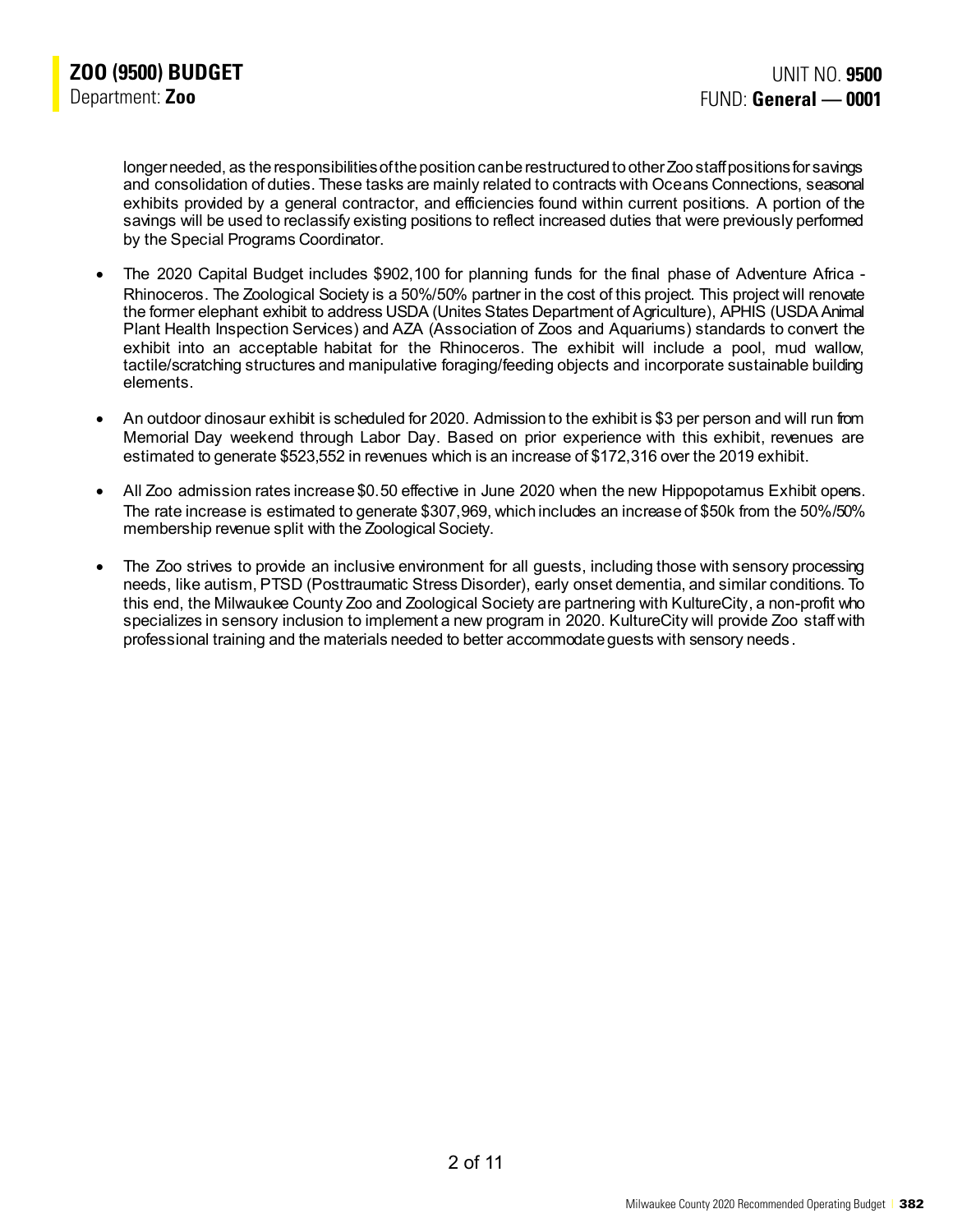| Milwaukee County 2019-2020 Full-Time Position Comparison |                             |                                     |                     |                     |                     |                     |                                               |
|----------------------------------------------------------|-----------------------------|-------------------------------------|---------------------|---------------------|---------------------|---------------------|-----------------------------------------------|
|                                                          | Line Department             | Position Title                      |                     | 19 FTE 20 FTE VAR   |                     | Action              | Explanation                                   |
|                                                          | 584 5040 Airport            | <b>Executive Dir Airport</b>        |                     |                     | $\mathbf 0$         |                     |                                               |
|                                                          | 585 5040 Airport            | <b>Facilities Supv</b>              |                     |                     | $\overline{0}$      |                     |                                               |
|                                                          | 586 5040 Airport            | Firefighter Equip Oper              | 25.9                | 25.9                | $\mathbf 0$         |                     |                                               |
|                                                          | 587 5040 Airport            | Fiscal Asst 2 NM                    |                     |                     | $\overline{0}$      |                     |                                               |
|                                                          | 588 5040 Airport            | <b>GIS Specialist-</b>              |                     |                     | 0                   |                     |                                               |
|                                                          | 589 5040 Airport            | High Voltage Electrician            | $2^{\circ}$         |                     | $\overline{0}$      |                     |                                               |
|                                                          | 590 5040 Airport            | HVAC Mech 1                         | 8                   |                     | 0                   |                     |                                               |
|                                                          | 591 5040 Airport            | <b>HVAC Mech 2</b>                  | 2                   |                     | $\overline{0}$      |                     |                                               |
|                                                          | 592 5040 Airport            | Lead Mechanic Airport               |                     |                     |                     | <b>Transfer Out</b> | to DOT-Fleet                                  |
|                                                          | 593 5040 Airport            | Maintenance Supv Airport            |                     |                     | $\overline{0}$      |                     |                                               |
|                                                          | 594 5040 Airport            | Manag IT U                          |                     |                     | 0                   |                     |                                               |
|                                                          | 595 5040 Airport            | <b>Manager Airport Business</b>     |                     |                     | $\overline{0}$      |                     |                                               |
|                                                          | 596 5040 Airport            | Manager Airport Maint               |                     |                     | 0                   |                     |                                               |
|                                                          | 597 5040 Airport            | <b>Manager Airport Operations</b>   |                     |                     | $\overline{0}$      |                     |                                               |
|                                                          | 598 5040 Airport            | Manager Airport Planner             |                     |                     | 0                   |                     |                                               |
|                                                          | 599 5040 Airport            | Manager Airport Prop                |                     |                     | $\overline{0}$      |                     |                                               |
|                                                          | 600 5040 Airport            | Manager Assistant Airport Ops       | $\mathbf{3}$        | 3                   | 0                   |                     |                                               |
|                                                          | 601 5040 Airport            | Manager Environmental-              |                     |                     | $\overline{0}$      |                     |                                               |
|                                                          | 602 5040 Airport            | Manager GIS-                        |                     |                     | 0                   |                     |                                               |
|                                                          | 603 5040 Airport            | Manager Parking Program             |                     |                     | $\overline{0}$      |                     |                                               |
|                                                          | 604 5040 Airport            | Marketing and Ad Coordinator        |                     |                     | -1                  | Reclass to          | Marketing Coordinator (File 19-9, April)      |
|                                                          | 605 5040 Airport            | <b>Marketing Coordinator</b>        | $\overline{0}$      |                     |                     | Reclass from        | Airport Marketing Coord (File 19-9, April)    |
|                                                          | 606 5040 Airport            | Marketing Coordinator               | $\mathbf 0$         |                     |                     | Reclass from        | Marketing+AD Coord (File 19-9, April)         |
|                                                          | 607 5040 Airport            | Mechanic Airport                    | 9                   |                     | -9                  | <b>Transfer Out</b> | to DOT-Fleet                                  |
|                                                          | 608 5040 Airport            | Mgmt Asst - TPW                     |                     |                     |                     |                     |                                               |
|                                                          | 609 5040 Airport            | Network Tech Spec II Airport        |                     |                     | 0                   |                     |                                               |
|                                                          | 610 5040 Airport            | Network Tech Spec IV Airport        |                     |                     | $\overline{0}$      |                     |                                               |
|                                                          | 611 5040 Airport            |                                     | 3<br>$\overline{1}$ | 3<br>$\overline{1}$ | 0<br>$\overline{0}$ |                     |                                               |
|                                                          |                             | Operating and Mtce Supv             |                     |                     |                     |                     |                                               |
|                                                          | 612 5040 Airport            | Plumber                             | $\overline{2}$      | 3                   |                     | Create              |                                               |
|                                                          | 613 5040 Airport            | <b>Specialist Airport Prop</b>      | $3\phantom{.0}$     | 3                   | $\overline{0}$      |                     |                                               |
|                                                          | 614 5040 Airport            | Sr Accountant-                      | $\overline{2}$      |                     | $-2$                | Reclass to          | Supervisor Accounting (File 19-9, April)      |
|                                                          | 615 5040 Airport            | <b>Steamfitter Temp Contrl</b>      | 2                   |                     | $\overline{0}$      |                     |                                               |
|                                                          | 616 5040 Airport            | Stores Clerk 1                      |                     |                     | 0                   |                     |                                               |
|                                                          | 617 5040 Airport            | <b>Supervisor Accounting-</b>       | $\overline{0}$      |                     | $\overline{2}$      | Reclass from        | Sr Accountant (File 19-9, April)              |
|                                                          | 618 5040 Airport            | <b>Supervisor Fleet-</b>            |                     |                     |                     | <b>Transfer Out</b> | to DOT-Fleet                                  |
|                                                          | 619 5090 Transport Services | <b>Construction Coordinator</b>     | 2                   |                     | $\overline{0}$      |                     |                                               |
|                                                          | 620 5090 Transport Services | Coordinator Administrative          |                     |                     | 0                   |                     |                                               |
|                                                          | 621 5090 Transport Services | Engineer                            | $\overline{4}$      |                     | $\overline{0}$      |                     |                                               |
|                                                          | 622 5090 Transport Services | <b>Engineering Project Manager</b>  | $\mathbf{3}$        | 3                   | 0                   |                     |                                               |
|                                                          | 623 5090 Transport Services | <b>Sr Analyst Financial Capital</b> |                     |                     | $\overline{0}$      |                     |                                               |
|                                                          | 624 5090 Transport Services | Transpor Design & Cons Eng Mgr      |                     |                     | 0                   |                     |                                               |
|                                                          | 625 5100 Highways           | Asst Highway Maint Manager          |                     |                     | -1                  | Reclass to          | Hwy Mtce Asst Supt (File, 19-9, December)     |
|                                                          | 626 5100 Highways           | Asst Hiway Mtce Supv                | 4                   |                     | 0                   |                     |                                               |
|                                                          | 627 5100 Highways           | Cement Mason                        | $\mathbf{3}$        |                     | $\overline{0}$      |                     |                                               |
|                                                          | 628 5100 Highways           | Dir Highway Maintenance             | $\mathbf 0$         |                     |                     | Reclass from        | Highway Maint Manager (File 19-9, June)       |
|                                                          | 629 5100 Highways           | Dir of Highway Operations           |                     |                     | $-1$                | Reclass to          | Hwy Mtce Superintendent (File 19-9, December) |
|                                                          | 630 5100 Highways           | Dispatch Clerk                      |                     |                     | 0                   |                     |                                               |
|                                                          | 631 5100 Highways           | <b>Electrical MechDot</b>           | $\overline{4}$      |                     | $\overline{0}$      |                     |                                               |
|                                                          | 632 5100 Highways           | Fiscal Analyst                      |                     |                     |                     | Reclass to          | Sr. Fiscal Analyst (File 18-10, December)     |
|                                                          | 633 5100 Highways           | Fiscal Asst 2                       |                     |                     | $\overline{0}$      |                     |                                               |
|                                                          | 634 5100 Highways           | Highway Maint Manager               |                     |                     |                     | Reclass to          | Dir Highway Maintenance (File 19-9, June)     |
|                                                          | 635 5100 Highways           | <b>Highway Mtce Supv</b>            | $5\overline{)}$     |                     | $\overline{0}$      |                     |                                               |
|                                                          | 636 5100 Highways           | Highway Mtce Wkr 1-3                |                     | 93.24 93.24         | $\overline{0}$      |                     |                                               |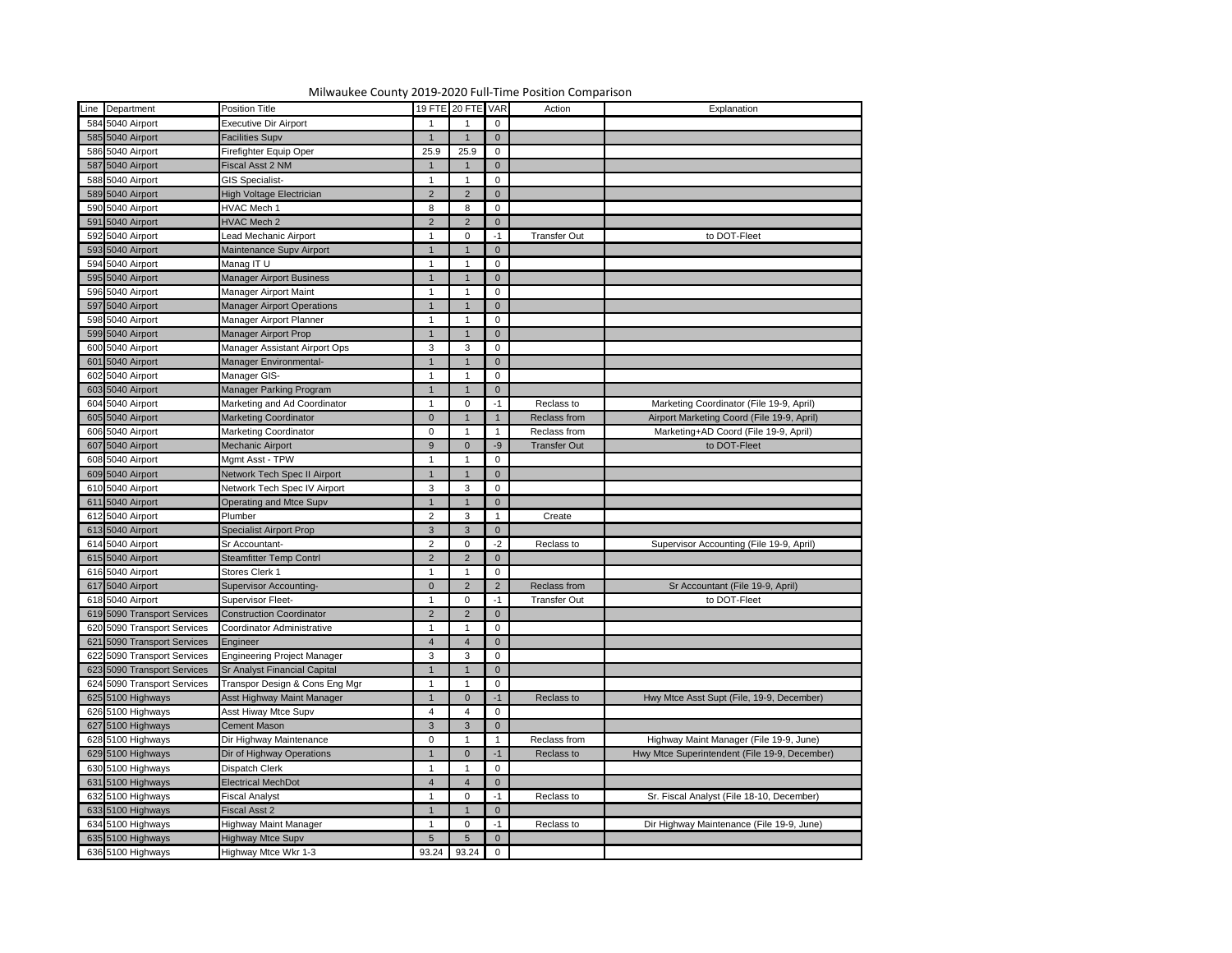# 2020 Milwaukee County Budget Position Detail

| Dept | Dept Name                       | <b>Title Code Title</b> |                                         | Position Type            | <b>FTE</b> | Salary      | Social     | <b>Total Cost</b> |
|------|---------------------------------|-------------------------|-----------------------------------------|--------------------------|------------|-------------|------------|-------------------|
| 5040 | <b>DOT</b> - Airport            |                         | 00035596 Manager Environmental-         | <b>Full-Time</b>         | 1.00       | \$83,248    | \$6,366    | \$89,614          |
| 5040 | DOT - Airport                   |                         | 00035771 Manager GIS-                   | <b>Full-Time</b>         | 1.00       | \$90,844    | \$6,948    | \$97,792          |
| 5040 | <b>DOT</b> - Airport            |                         | 00040680 Airport Ground Wrkr Sea        | Hourly/Seasonal/Pool/etc | 1.33       | \$39,660    | \$3,036    | \$40,248          |
| 5040 | DOT - Airport                   |                         | 00040685 Airport Worker - Seasonal      | Hourly/Seasonal/Pool/etc | 3.84       | \$152,550   | \$11,556   | \$154,710         |
| 5040 | <b>DOT - Airport</b>            |                         | 00043000 Facilities Supv                | <b>Full-Time</b>         | 1.00       | \$50,456    | \$3,858    | \$54,314          |
| 5040 | DOT - Airport                   |                         | 00064200 Firefighter Equip Oper         | <b>Full-Time</b>         | 25.92      | \$1,205,240 | \$92,214   | \$1,297,454       |
| 5040 | <b>DOT</b> - Airport            |                         | 00064290 Asst Chief Air Res and Firefg  | Full-Time                | 6.50       | \$441,832   | \$33,804   | \$475,636         |
| 5040 | DOT - Airport                   |                         | 00065492 Network Tech Spec IV Airport   | Full-Time                | 3.00       | \$234,840   | \$17,970   | \$252,810         |
| 5040 | DOT - Airport                   |                         | 00065493 Network Tech Spec II Airport   | <b>Full-Time</b>         | 1.00       | \$52,144    | \$3,988    | \$56,132          |
| 5040 | DOT - Airport                   |                         | 00065684 Administrator Database         | Full-Time                | 1.00       | \$90,844    | \$6,948    | \$97,792          |
| 5040 | <b>DOT - Airport</b>            |                         | 00076270 Accting Manager Airport        | Full-Time                | 1.00       | \$87,468    | \$6,700    | \$94,168          |
| 5040 | DOT - Airport                   |                         | 00076572 Director Air Srv Development   | Full-Time                | 1.00       | \$109,494   | \$8,378    | \$117,872         |
| 5040 | <b>DOT - Airport</b>            |                         | 00076573 Dir of Public Affairs and Mktg | Full-Time                | 1.00       | \$109,494   | \$8,378    | \$117,872         |
| 5040 | DOT - Airport                   |                         | 00076773 Manager Airport Maint          | Full-Time                | 1.00       | \$94,674    | \$7,246    | \$101,920         |
| 5040 | DOT - Airport                   |                         | 00076779 Manager Parking Program        | <b>Full-Time</b>         | 1.00       | \$87,078    | \$6,662    | \$93,740          |
| 5040 | DOT - Airport                   |                         | 00076783 Manager Airport Operations     | Full-Time                | 1.00       | \$94,674    | \$7,246    | \$101,920         |
| 5040 | <b>DOT - Airport</b>            |                         | 00085760 Airport Intern                 | Hourly/Seasonal/Pool/etc | 3.45       | \$86,940    | \$6,630    | \$93,570          |
| 5040 | DOT - Airport                   |                         | 00085770 Student Intern                 | Hourly/Seasonal/Pool/etc | 0.60       | \$15,640    | \$1,196    | \$16,836          |
| 5040 | <b>DOT - Airport</b>            |                         | 00096901 HVAC Mech 1                    | <b>Full-Time</b>         | 8.00       | \$375,192   | \$28,704   | \$403,896         |
| 5040 | DOT - Airport                   |                         | 00096902 HVAC Mech 2                    | Full-Time                | 2.00       | \$95,092    | \$7,272    | \$102,364         |
| 5040 | <b>DOT</b> - Airport            |                         | 11005032 Director Bus Commerical Dev    | <b>Full-Time</b>         | 1.00       | \$120,858   | \$9,248    | \$130,106         |
| 5040 | DOT - Airport                   |                         | 11005044 Dir Finance and Admin          | <b>Full-Time</b>         | 1.00       | \$131,572   | \$10,064   | \$141,636         |
| 5040 | <b>DOT</b> - Airport            |                         | 11007009 Director Ops and Main          | Full-Time                | 1.00       | \$123,014   | \$9,404    | \$132,418         |
| 5040 | DOT - Airport                   |                         | 11009001 Executive Dir Airport          | Full-Time                | 1.00       | \$182,584   | \$11,241   | \$193,825         |
| 5040 | DOT - Airport                   |                         | 11094050 Analyst Air Services           | Full-Time                | 1.00       | \$69,910    | \$5,350    | \$75,260          |
| 5040 | DOT - Airport                   |                         | 11094150 Aviation Analyst               | Full-Time                | 2.00       | \$139,766   | \$10,690   | \$150,456         |
| 5040 | <b>DOT</b> - Airport            |                         | 11094250 Marketing Coordinator          | Full-Time                | 2.00       | \$139,820   | \$10,700   | \$150,520         |
| 5040 | DOT - Airport                   |                         | 12013010 Manag IT U                     | Full-Time                | 1.00       | \$103,560   | \$7,922    | \$111,482         |
| 5040 | <b>DOT</b> - Airport            | <b>OTIME</b>            | Overtime                                | Technical                | 23.10      | \$1,249,308 | \$95,736   | \$1,345,044       |
| 5040 | DOT - Airport                   | VANDT                   | Vacancy & Turnover                      | Technical                | (8.11)     | (\$438,456) | (\$33,528) | (\$471,984)       |
| 5090 | <b>DOT - Transport Services</b> |                         | 00000702 Coordinator Administrative-    | <b>Full-Time</b>         | 1.00       | \$55,846    | \$4,272    | \$60,118          |
| 5090 | <b>DOT - Transport Services</b> |                         | 00004380 Sr Analyst Financial Capital-  | Full-Time                | 1.00       | \$69,910    | \$5,350    | \$75,260          |
| 5090 | <b>DOT - Transport Services</b> |                         | 00008650 Transp Design and Cons EngMgr- | <b>Full-Time</b>         | 1.00       | \$109,924   | \$8,414    | \$118,338         |
| 5090 | <b>DOT</b> - Transport Services |                         | 00035740 Construction Coordinator       | Full-Time                | 2.00       | \$109,856   | \$8,392    | \$118,248         |
| 5090 | <b>DOT - Transport Services</b> |                         | 00035751 Engineer NM                    | <b>Full-Time</b>         | 3.00       | \$230,002   | \$17,596   | \$247,598         |
| 5090 | <b>DOT - Transport Services</b> |                         | 00035808 Engineering Project Manager    | Full-Time                | 4.00       | \$384,924   | \$29,444   | \$414,368         |
| 5090 | <b>DOT - Transport Services</b> |                         | 00085580 Engnrng Intern Student         | Hourly/Seasonal/Pool/etc | 1.00       | \$26,378    | \$2,014    | \$28,392          |
| 5090 | <b>DOT - Transport Services</b> | <b>OTIME</b>            | Overtime                                | Technical                | 1.00       | \$8,004     | \$612      | \$8,616           |
| 5090 | <b>DOT</b> - Transport Services | <b>VANDT</b>            | Vacancy & Turnover                      | Technical                | (2.25)     | (\$175,068) | (\$13,428) | (\$188,496)       |
| 5100 | DOT - Highways                  |                         | 00002748 Manager Financial-             | Full-Time                | 1.00       | \$94,674    | \$7,246    | \$101,920         |
| 5100 | DOT - Highways                  |                         | 00004053 Fiscal Asst 2 NM               | Full-Time                | 1.00       | \$37,402    | \$2,868    | \$40,270          |
| 5100 | DOT - Highways                  |                         | 00004466 Sr. Fiscal Analyst             | Full-Time                | 1.00       | \$73,064    | \$5,596    | \$78,660          |
| 5100 | DOT - Highways                  |                         | 00010842 Sr Analyst GIS-                | <b>Full-Time</b>         | 1.00       | \$68,534    | \$5,246    | \$73,780          |